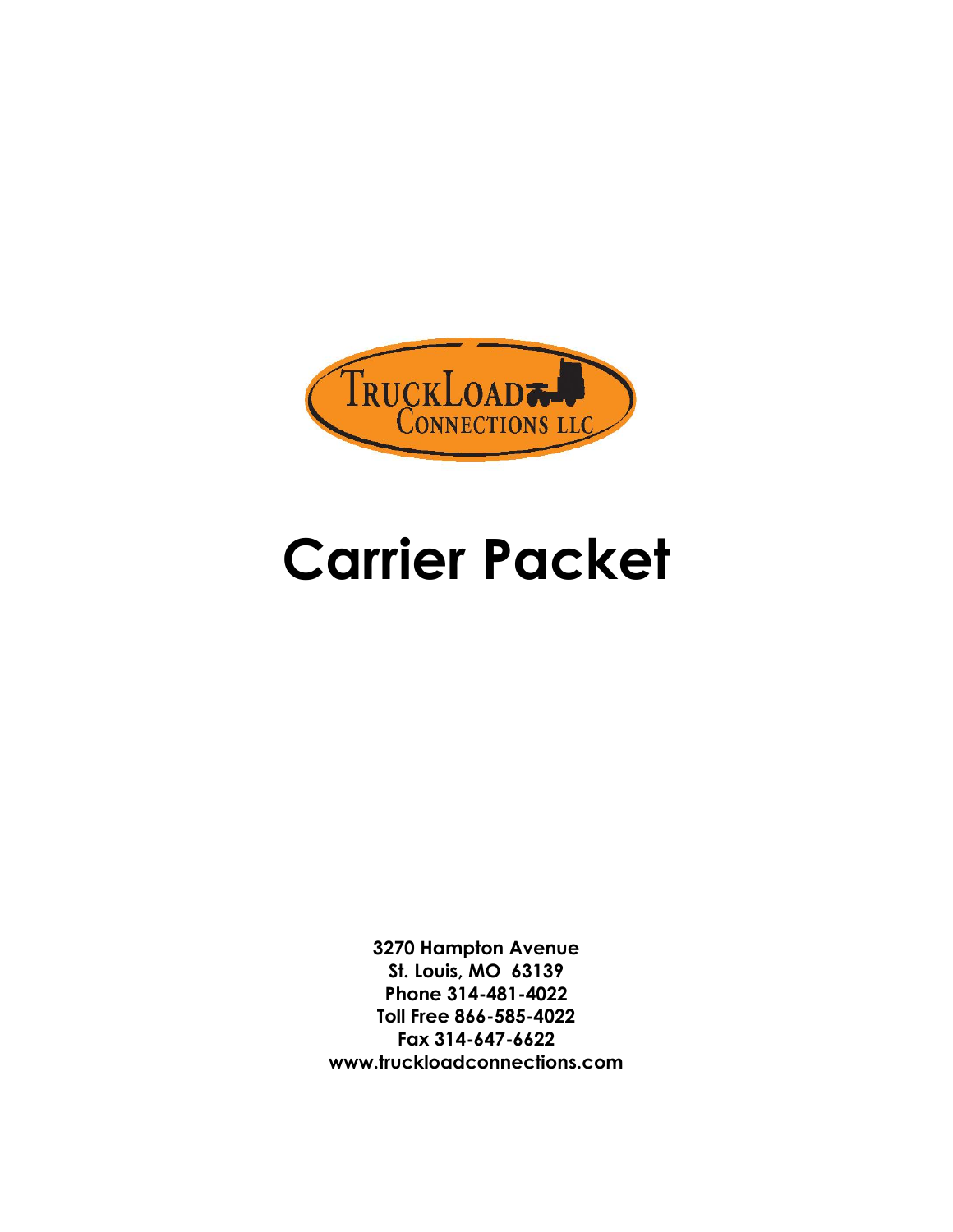## **REQUIRED FORMS FOR CARRIER AUTHORIZATION**

**In order to get set up as an approved Carrier for Truckload Connections, LLC, please complete and return the following documents to us. Thank you.** 

- **1) Truckload Connections, LLC Broker-Carrier Contract**
- **2) A copy of your Operating Authority**
- **3) A copy of your Certificate of Insurance with Truckload Connections, LLC listed as the holder (liability, cargo, and worker's comp)**
- **4) A copy of your W-9 form**
- **5) Truckload Connections, LLC Carrier Profile Form**

**Please fax the following documents to Truckload Connections, LLC at 314-647-6622 or e-mail them to requests@truckloadconnections.com.** 

**If you have any questions, please contact Truckload Connections, LLC at 314-481-4022 or toll free 866-585- 4022.**